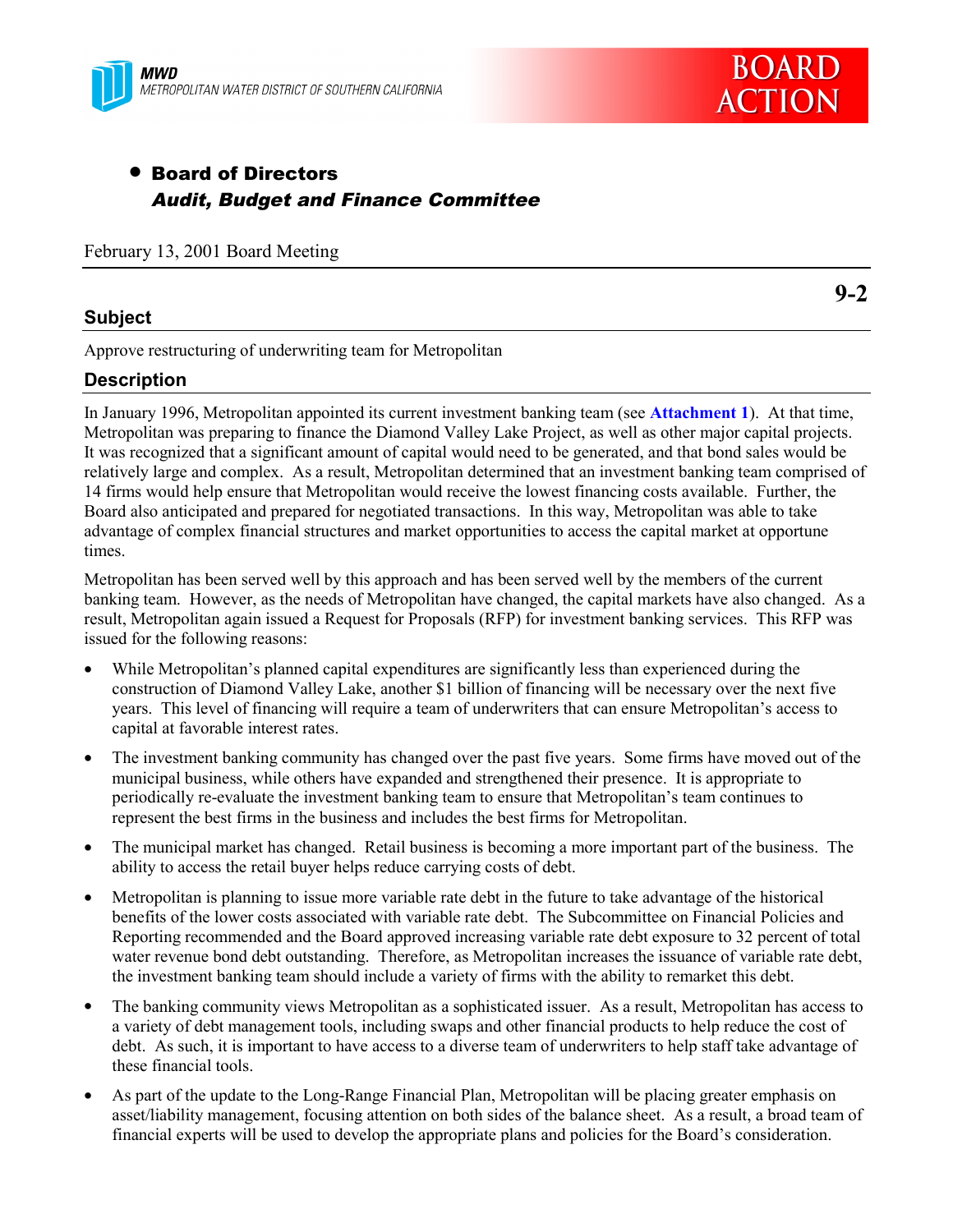Consistent with the direction of the Budget and Finance Committee, staff recommends that the investment banking team be structured to take advantage of the relative strengths of a number of firms. While "plain vanilla" fixed rate municipal bonds will still be a part of Metropolitan's financial tools, the emphasis on variable rate debt and synthetic financial products will increase in the future. The underwriting team should include national firms that bring substantial capital, as well as access to institutional and retail buyers (with emphasis on California retail). Just as important, the team should also include regional firms and firms that have strong distribution capabilities. Finally, the team must include firms that can remarket Metropolitan variable rate paper and serve as counterparties for synthetic products.

In October 2000, Metropolitan issued an RFP for banking services. This RFP emphasized the need for senior underwriters that had the capability to underwrite large fixed rate bond issues, as well as the need for other financial products and services. Metropolitan received 26 written responses to the RFP. After careful review of the responses by staff and Metropolitan's Financial Advisor, staff recommends an investment banking team comprised of 17 firms. The firms were selected on the basis of a number of factors, including:

- Performance in previous Metropolitan financings;
- Financial analyses presented to Metropolitan and overall "coverage" of Metropolitan;
- Capital position;
- Demonstrated understanding of Metropolitan's issues and role in the water industry;
- The quality of the responses contained in the RFP;
- Ability to underwrite and market Metropolitan's securities;
- Ability to remarket variable rate debt and demonstrated expertise with synthetic financial products;
- Demonstrated expertise and commitment of the professionals assigned to the Metropolitan team.

In consideration of the above factors, it is recommended that the following 17 firms be approved as part of Metropolitan's investment banking team:

- 1. A.G. Edwards & Sons, Inc. 10. Loop Capital Markets
- 2. Banc of America Securities 11. Merrill Lynch & Co.
- 
- 
- 
- 6. E.J. De La Rosa & Company 15. Salomon Smith Barney
- 
- -
- 
- 
- 3. Bear, Stearns & Co. Inc. 12. Morgan Stanley Dean Witter
- 4. CIBC World Markets Corp. 13. PaineWebber Incorporated
- 5. eBondTrade 14. Prager, McCarthy & Sealy, LLC
	-
- 7. Goldman, Sachs & Co. 16. Samuel A. Ramirez & Co., Inc.
- 8. JP Morgan 17. Siebert Brandford Shank & Co.
- 9. Lehman Brothers

As shown in **Attachment 2**, the firms will be expected to provide different roles for Metropolitan. The three "senior managers" will continue to serve as the book running managers for future issuance of fixed rate debt. All banking firms will be expected to continue to contribute ideas and expertise, and, as shown in **Attachment 2**, banks not in the senior management group could also manage transactions that are best suited for their firm. In this way, Metropolitan has access to a broader pool of firms, and the ability to use the best of what each of the firms has to offer Metropolitan. Staff believes that this flexibility will serve Metropolitan well, while providing additional opportunities for a wider variety of banking firms.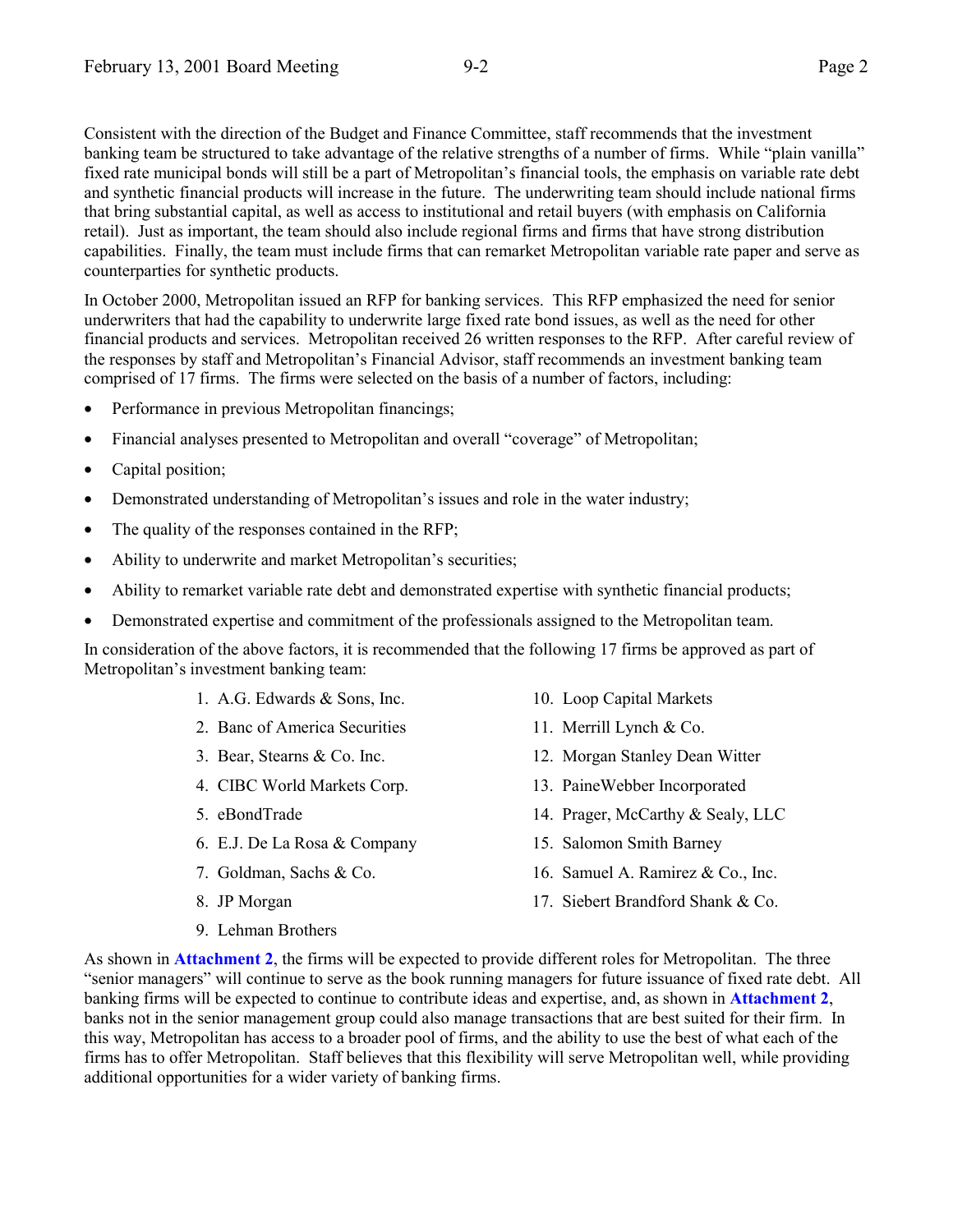## **Policy**

The Board shall establish from time to time a pool of investment banking firms to provide investment banking services to Metropolitan.

## **Board Options/Fiscal Impacts**

#### **Option #1**

Determine that the selection of an underwriting team as recommended in this letter is not subject to the California Environmental Quality Act (CEQA) since it constitutes the creation of government funding mechanisms or other government fiscal activities which do not involve the commitment to any specific project which may result in a potentially significant impact on the environment (State CEQA Guidelines Section 15378 (b)(4).

Approve selection of the underwriting team for services associated with the future issuance of Metropolitan debt.

**Fiscal Impact:** Will vary depending on timing, type, and amount of debt issued.

#### **Option #2**

Determine that the selection of an underwriting team as recommended in this letter is not subject to the California Environmental Quality Act (CEQA) since it constitutes the creation of government funding mechanisms or other government fiscal activities which do not involve the commitment to any specific project which may result in a potentially significant impact on the environment (State CEQA Guidelines Section 15378 (b)(4).

Do not establish an underwriting team for services associated with the future issuance of Metropolitan debt, and direct staff to select firms to provide the necessary financial services on a case by case basis. **Fiscal Impact:** Will vary depending on timing, type, and amount of debt issued.

#### **Staff Recommendation**

Option #1

1/18/2001 *Brian G. Thomas Date*

*General Manager Date*

*Chief Financial Officer*

s

1/29/2001

**Attachment 1 Attachment 2** BLA #477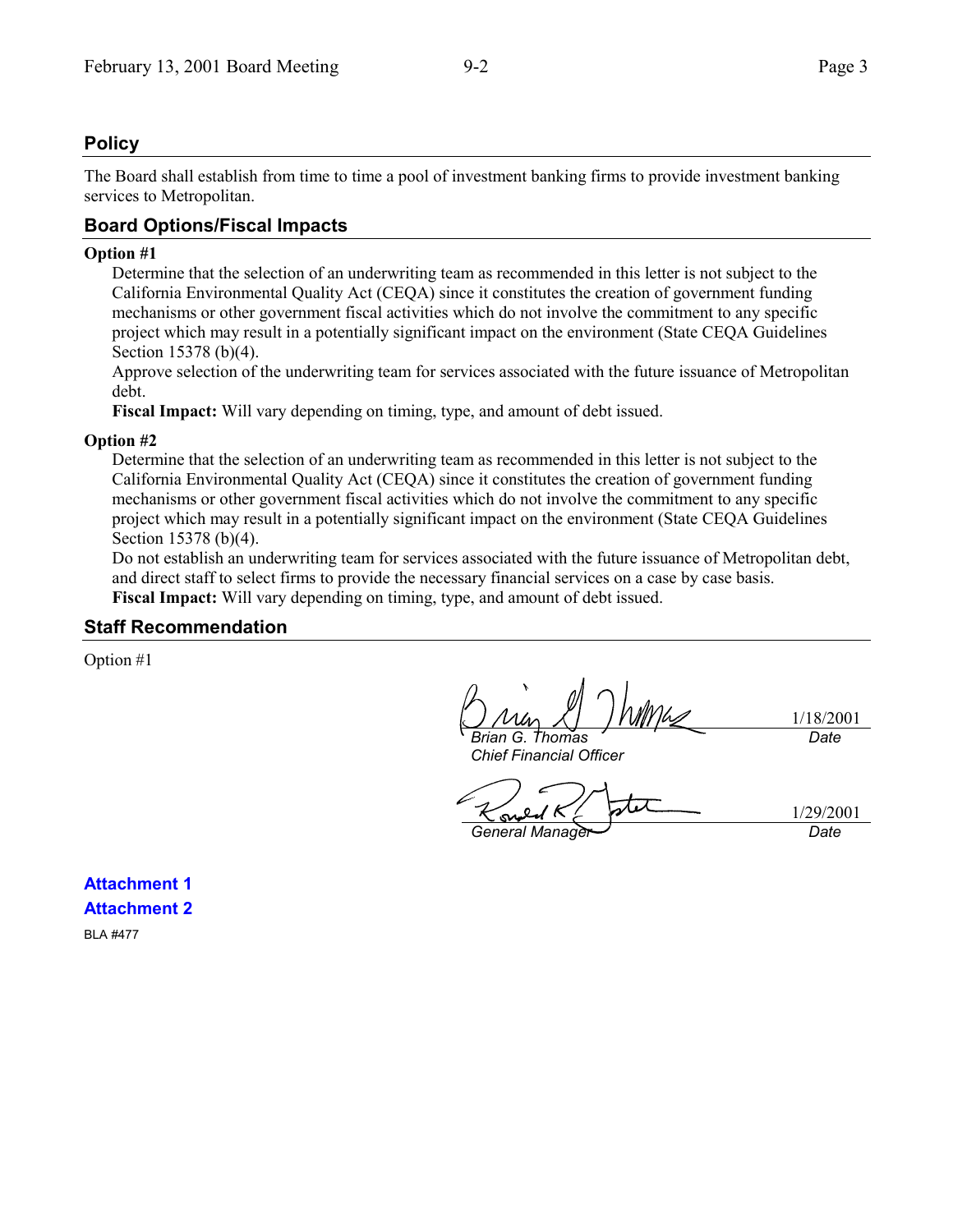# **Attachment 1 Investment Banking Team Selected by Board in January 1996**

- Artemis Capital Group
- Bear, Stearns & Co. Inc.
- E.J. De La Rosa & Company
- Grigsby & Associates
- JP Morgan
- Lehman Brothers
- MR Beal & Company
- Merrill Lynch & Co.
- Morgan Stanley Dean Witter
- PaineWebber Incorporated
- Prager, McCarthy & Sealy
- Prudential Securities
- Salomon Smith Barney
- Samuel A. Ramirez & Co., Inc.